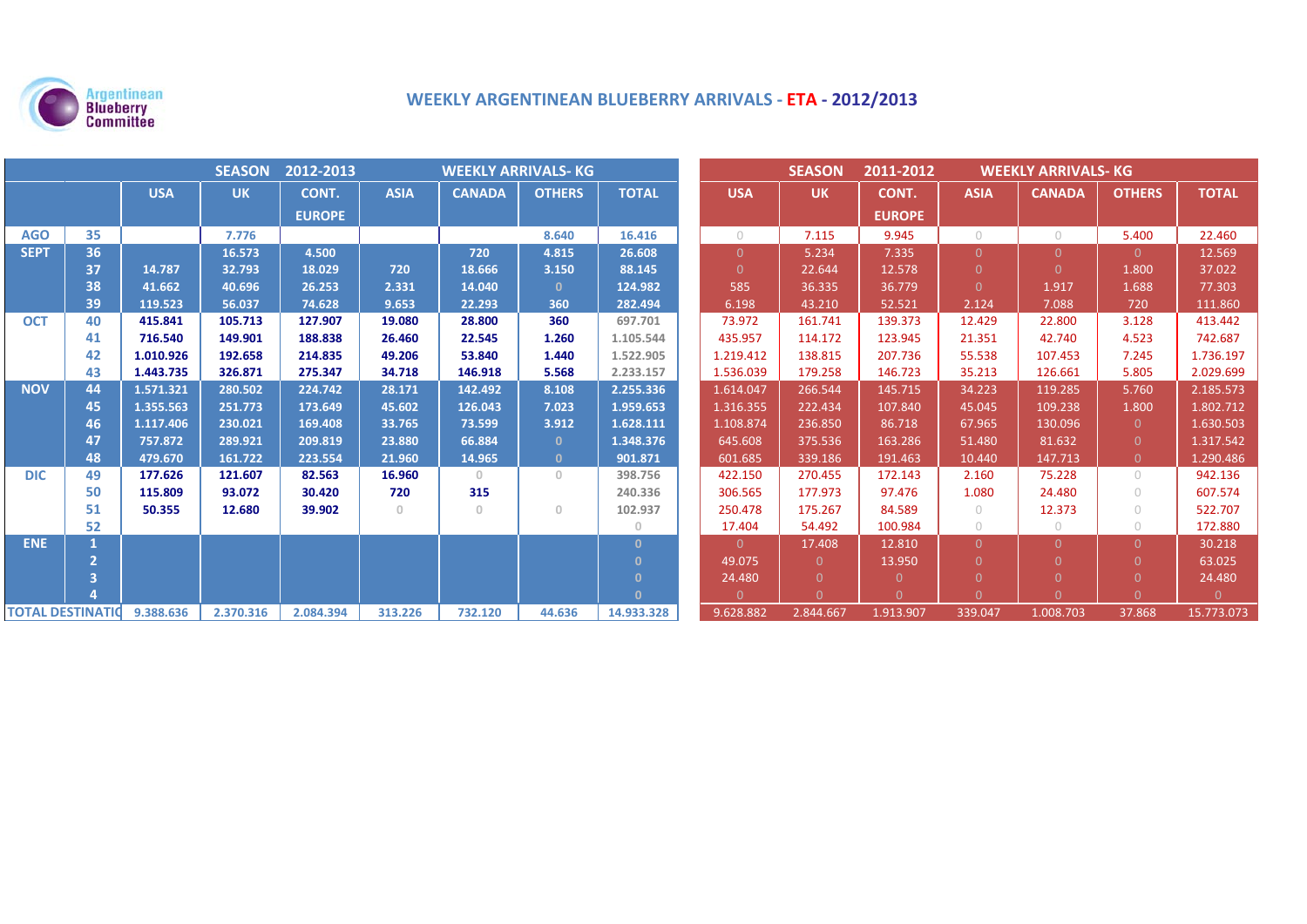### **WEEKLY ARGENTINEAN BLUEBERRY ARRIVALS - ETA - 2012/2013 ALL DESTINATIONS**





# **WEEKLY ARGENTINEAN BLUEBERRY ARRIVALS - ETA - 2012/2013 U.S.A.**



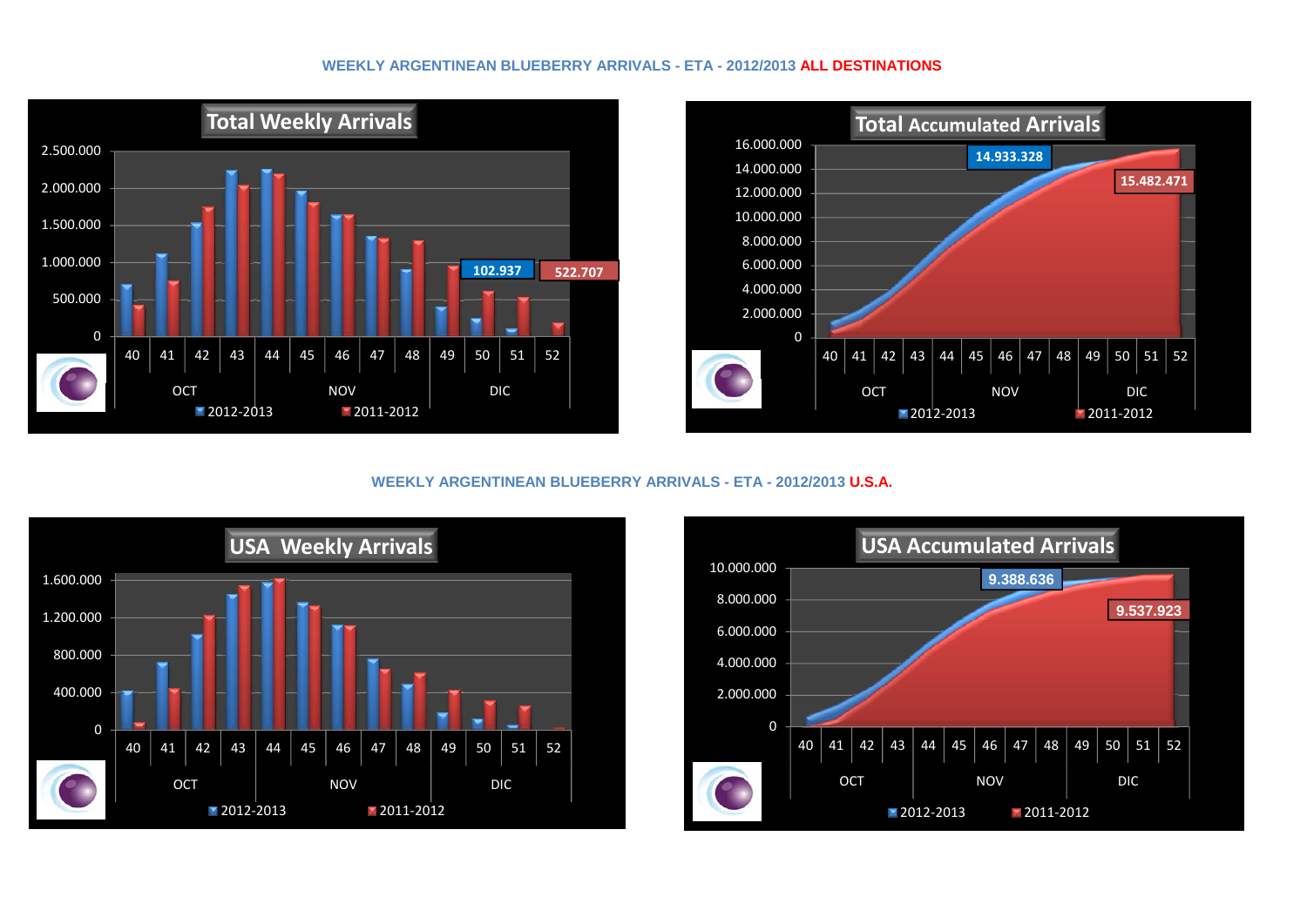# **WEEKLY ARGENTINEAN BLUEBERRY ARRIVALS - ETA - 2012/2013 UK**





# **WEEKLY ARGENTINEAN BLUEBERRY ARRIVALS - ETA - 2012/2013 CONTINENTAL EUROPE**